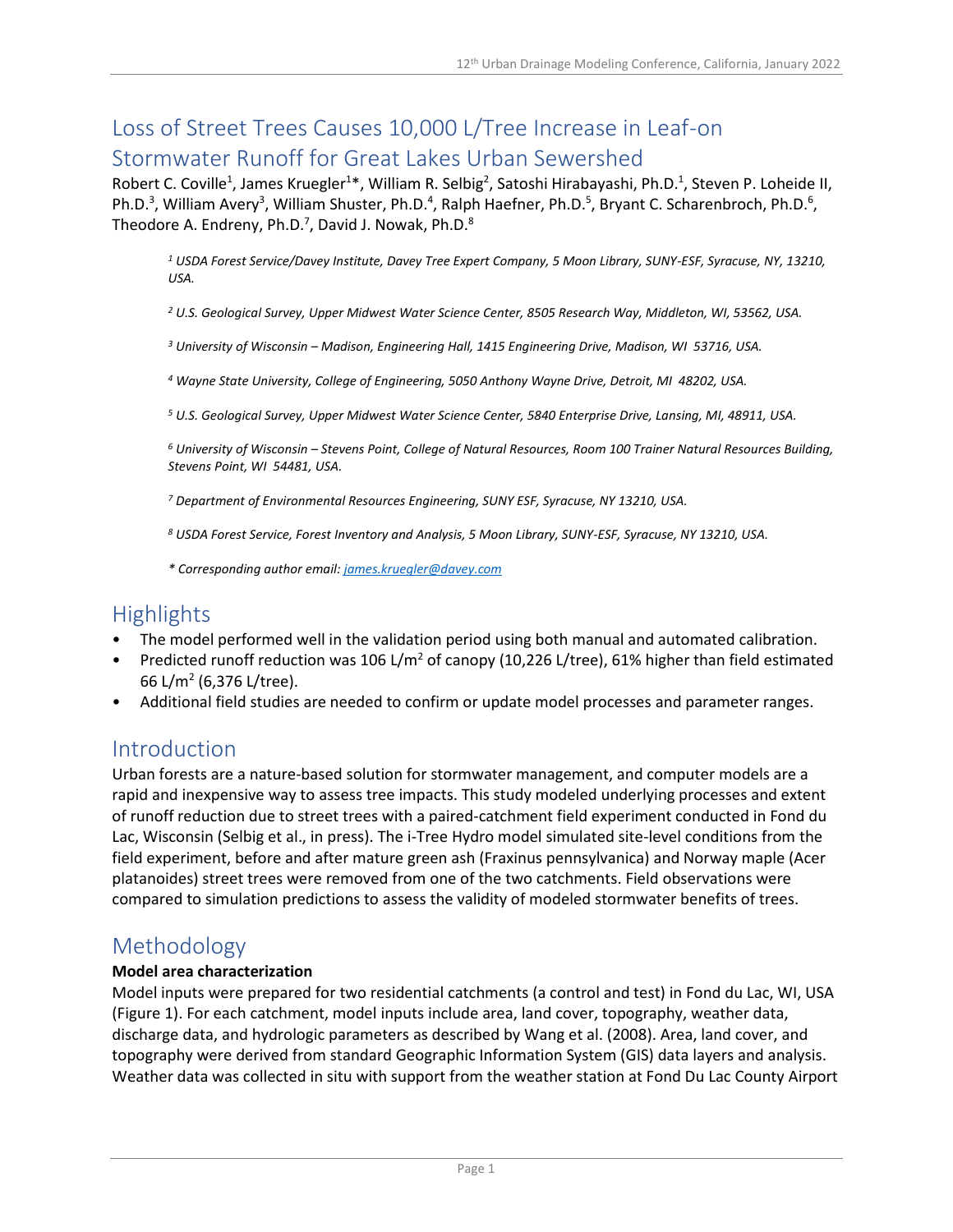

(USAF-WBAN ID#: 726506-04840). Discharge data was collected in situ using redundant sensors in the storm sewer pipe draining surface runoff from each catchment.

**Figure 1.** Map of paired catchment study area location.

#### **Calibration and validation**

Model hydrologic parameters were aligned with field conditions using automatic and manual calibration. Calibration was guided by field observations and model performance metrics comparing predicted and observed total weekly surface runoff (m<sup>3</sup>) from 2019. Fit was judged using peak weighted Nash-Sutcliffe criteria, base flow weighted criteria, and balanced peak and base flow criteria. To validate predictions, model parameters calibrated with 2019 data were used to simulate conditions in 2020.

#### **Change in runoff and water fluxes due to trees**

Weather data for the post-treatment period was input with the post-treatment land cover to simulate a "Cut" scenario that corresponds with 2020 observations. To predict discharge had trees not been removed, a "No-cut" scenario was simulated using weather data for the post-treatment period and pretreatment land cover. The difference in discharge simulated in Cut and No-cut scenarios describes the change in runoff due to tree cover. Change in runoff volume  $(m^3)$  was normalized to total canopy area  $(L/m<sup>2</sup>$  canopy) and total number of trees removed (L/tree). This approach used comparable metrics and a calibration time period consistent with those employed in the field study (Selbig et al., in press).

## Results and discussion

Model performance values for calibration and validation are shown in Table 1. Calibration resulted in fits better than the average observed flow (>0.0) and, for peak flow, are near or above the threshold of 0.3 considered to be a good fit. Validation results are a mix of fits better (>0.0) and worse (<0.0) than the average observed flow. Calibrated parameters performed better during the validation period in the test catchment than in the control catchment. The control parameters are derived primarily from automated calibration, whereas test parameters relied significantly on manual calibration.

| <b>Table 1.</b> MOUCH DCHOMMICE IN the CONTROL and test catermichts for the camplation (2019) and vanuation (2020) DCHOUS. |                           |                   |                        |                   |  |
|----------------------------------------------------------------------------------------------------------------------------|---------------------------|-------------------|------------------------|-------------------|--|
| Calibration metric                                                                                                         | Control catchment results |                   | Test catchment results |                   |  |
|                                                                                                                            | Calibration period        | Validation period | Calibration period     | Validation period |  |
| Peak weighted criteria                                                                                                     | 0.29                      | $-0.23$           | 0.25                   | 0.76              |  |
| Base flow weighted criteria                                                                                                | 0.18                      | 0.06              | 0.36                   | 0.55              |  |
| Balanced flow criteria                                                                                                     | 0.31                      | 0.33              | 0.23                   | 0.83              |  |

**Table 1.** Model performance in the control and test catchments for the calibration (2019) and validation (2020) periods.